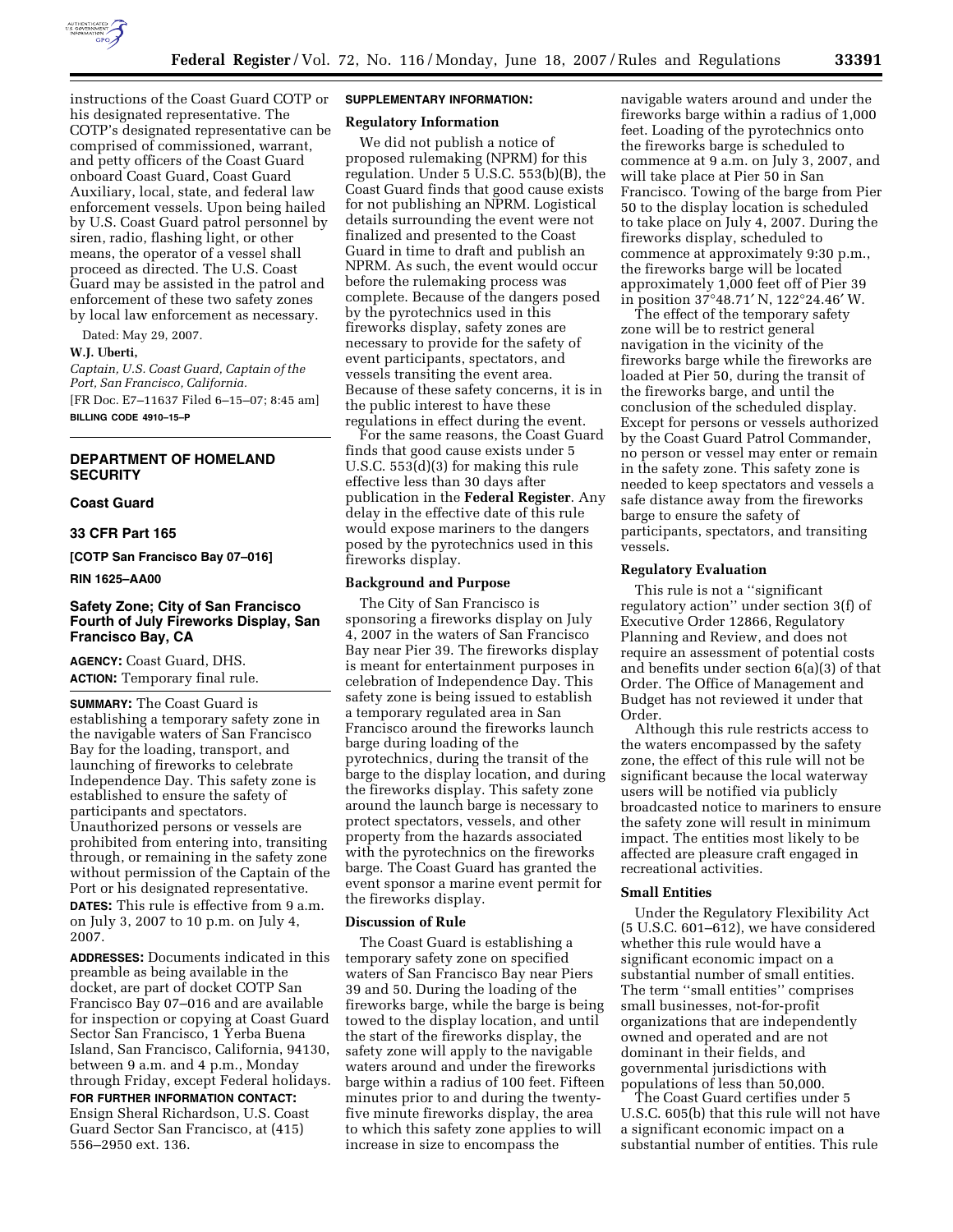will affect the following entities, some of which may be small entities: Owners and operators of pleasure craft engaged in recreational activities and sightseeing. This rule will not have a significant economic impact on a substantial number of small entities for several reasons: (i) Vessel traffic can pass safely around the area; (ii) vessels engaged in recreational activities and sightseeing have ample space outside of the effected portion of San Francisco Bay to engage in these activities; (iii) this rule will encompass only a small portion of the waterway for a limited period of time, and; (iv) the maritime public will be advised in advance of this safety zone via publicly broadcasted notice to mariners.

# **Assistance For Small Entities**

Under section 213(a) of the Small Business Regulatory Enforcement Fairness Act of 1996 (Pub. L. 104–121), we want to assist small entities in understanding the rule so that they can better evaluate its effects on them and participate in the rulemaking process.

Small businesses may send comments on the actions of Federal employees who enforce, or otherwise determine compliance with, Federal regulations to the Small Business and Agriculture Regulatory Enforcement Ombudsman and the Regional Small Business Regulatory Fairness Boards. The Ombudsman evaluates these actions annually and rates each agency's responsiveness to small business. If you wish to comment on actions by employees of the Coast Guard, call 1– 888–REG–FAIR (1–888–734–3247). The Coast Guard will not retaliate against small entities that question or complain about this rule or any policy or action of the Coast Guard.

# **Collection of Information**

This rule calls for no new collection of information under the Paperwork Reduction Act of 1995 (44 U.S.C. 3501– 3520).

### **Federalism**

A rule has implications for federalism under Executive Order 13132, Federalism, if it has a substantial direct effect on State or local governments and would either preempt State law or impose a substantial direct cost of compliance on them. We have analyzed this rule under that Order and have determined that it does not have implications for federalism.

### **Unfunded Mandates Reform Act**

The Unfunded Mandates Reform Act of 1995 (2 U.S.C. 1531–1538) requires Federal agencies to assess the effects of their discretionary regulatory actions. In particular, the Act addresses actions that may result in the expenditure by a State, local, or tribal government, in the aggregate, or by the private sector of \$100,000,000 or more in any one year. Though this rule will not result in such an expenditure, we do discuss the effects of this rule elsewhere in this preamble.

# **Taking of Private Property**

This rule will not affect a taking of private property or otherwise have taking implications under Executive Order 12630, Governmental Actions and Interference with Constitutionally Protected Property Rights.

### **Civil Justice Reform**

This rule meets applicable standards in sections 3(a) and 3(b)(2) of Executive Order 12988, Civil Justice Reform, to minimize litigation, eliminate ambiguity, and reduce burden.

### **Protection of Children**

We have analyzed this rule under Executive Order 13045, Protection of Children from Environmental Health Risks and Safety Risks. This rule is not an economically significant rule and does not create an environmental risk to health or risk to safety that may disproportionately affect children.

### **Indian Tribal Governments**

This rule does not have tribal implications under Executive Order 13175, Consultation and Coordination with Indian Tribal Governments, because it does not have a substantial direct effect on one or more Indian tribes, on the relationship between the Federal Government and Indian tribes, or on the distribution of power and responsibilities between the Federal Government and Indian tribes.

#### **Energy Effects**

We have analyzed this rule under Executive Order 13211, Actions Concerning Regulations That Significantly Affect Energy Supply, Distribution, or Use. We have determined that it is not a ''significant energy action'' under that order because it is not a ''significant regulatory action'' under Executive Order 12866 and is not likely to have a significant adverse effect on the supply, distribution, or use of energy. The Administrator of the Office of Information and Regulatory Affairs has not designated it as a significant energy action. Therefore, it does not require a Statement of Energy Effects under Executive Order 13211.

### **Technical Standards**

The National Technology Transfer and Advancement Act (NTTAA) (15 U.S.C. 272 note) directs agencies to use voluntary consensus standards in their regulatory activities unless the agency provides Congress, through the Office of Management and Budget, with an explanation of why using these standards would be inconsistent with applicable law or otherwise impractical. Voluntary consensus standards are technical standards (e.g., specifications of materials, performance, design, or operation; test methods; sampling procedures; and related management systems practices) that are developed or adopted by voluntary consensus standards bodies.

This rule does not use technical standards. Therefore, we did not consider the use of voluntary consensus standards.

#### **Environment**

We have analyzed this rule under Commandant Instruction M16475.lD and Department of Homeland Security Management Directive 5100.1, which guide the Coast Guard in complying with the National Environmental Policy Act of 1969 (NEPA) (42 U.S.C. 4321– 4370f), and have concluded that there are no factors in this case that would limit the use of a categorical exclusion under section 2.B.2 of the Instruction. Therefore, this rule is categorically excluded, under figure 2–1, paragraph(34)(g), of the Instruction, from further environmental documentation. Paragraph (34)(g) is applicable because this rule establishes a safety zone. A final ''Environmental Analysis Check List'' and a final ''Categorical Exclusion Determination'' will be available in the docket where indicated under **ADDRESSES**.

#### **List of Subjects in 33 CFR Part 165**

Harbors, Marine safety, Navigation (water), Reporting and recordkeeping requirements, Security measures, Waterways.

■ For the reasons discussed in the preamble, the Coast Guard amends 33 CFR Part 165 as follows:

# **PART 165—REGULATED NAVIGATION AREAS AND LIMITED ACCESS AREAS**

■ 1. The authority citation for part 165 continues to read as follows:

**Authority:** 33 U.S.C. 1226, 1231; 46 U.S.C. Chapter 701; 50 U.S.C. 191, 195; 33 CFR 1.05–1, 6.04–1, 6.04–6, and 160.5; Pub. L. 107–295, 116 Stat. 2064; Department of Homeland Security Delegation No. 0170.1.